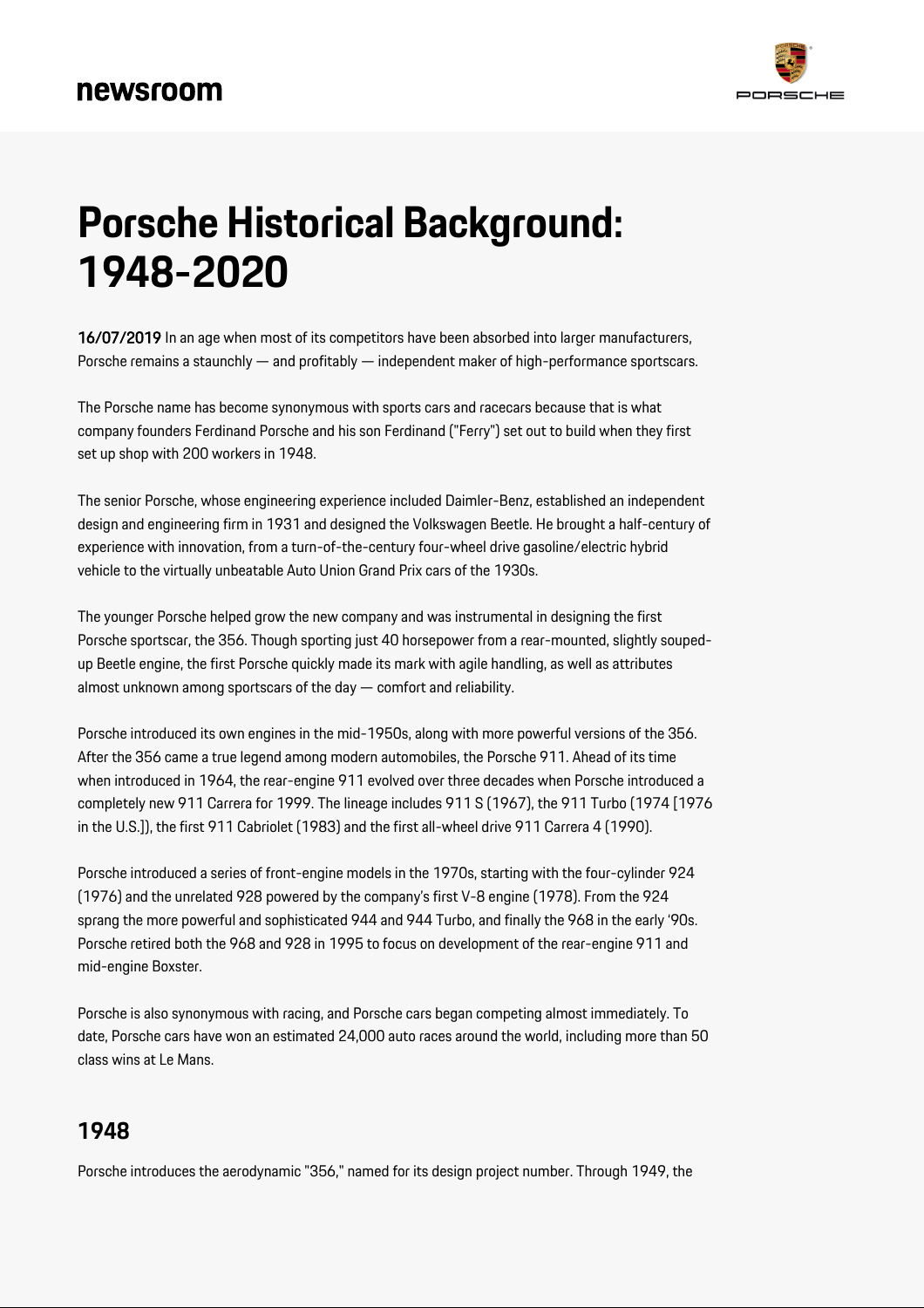

company hand-builds the first 52 cars in a small garage in Gmund, Austria.

#### **1950**

Porsche leases space in the Reutter body factory in Zuffenhausen, a Stuttgart suburb. Reutter builds bodies for the 356 and production reaches 369 for the year. Sportscar enthusiasts take notice of the lightweight, quick-handling 356. In New York, importer Max Hoffman places the first North American order for Porsches.

## **1951**

Ferdinand Porsche dies. Horsepower for the 356 jumps to 60.

#### **1953**

550 Spyder road/race model proves a "giant killer" among larger, more powerful cars from Ferrari, Jaguar, Maserati and Aston-Martin.

#### **1954**

Speedster model introduced as low-priced, "stripped-down" version of 356. Today the 1954-1957 Speedsters are among the most sought-after Porsches by collectors.

### **1956**

10,000th Porsche built. Top performance road car is 100-hp Carrera.

#### **1958**

10,000th 356 built. Porsche outsources body production as demand grows.

### **1962**

Porsche establishes independent distribution network in Europe.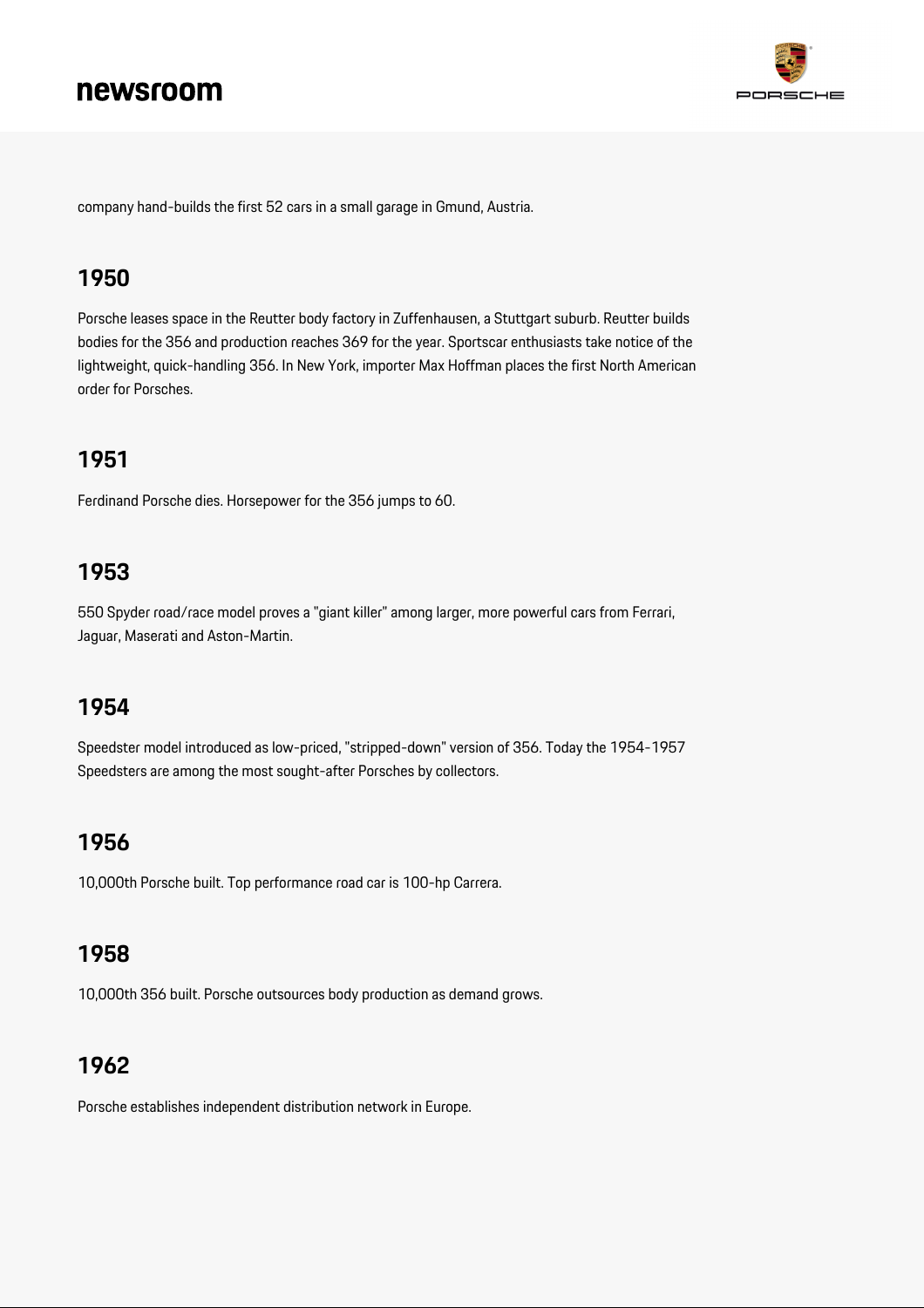

#### **1963**

Successor to the 356 first shown — the 911 powered by an all-new 2.0-liter, 130-hp six-cylinder engine. Porsche takes over its former body subcontractor, Reuter and establishes its own distribution network in the United States. Worldwide annual production surpasses 11,000.

## **1964**

911 production begins and the new model is an instant hit. US price: \$5,500

#### **1965**

10,000th356 production ends after 17 years and 77,361 built. Porsche quickly responds to demand for new entry model with the 912 — the 911 body with the former 356 four-cylinder engine. US price: \$4,000.

## **1966-1970**

Porsche expands the 911 range quickly, adding an innovative Targa with removable roof panel (1966), Sportomatic semi-automatic transmission (1967), the high-performance 911 S (1967), a lower-priced 911 T (1968), fuel injection (1969) and larger engines (1970).

#### **1969**

Production passes the 14,000 mark. Porsche enlarges the Zuffenhausen factory with a new multistory assembly operation.

#### **1970**

Porsche replaces the 912 with the 914, a lower-priced, mid-engine sportscar. The 914 offers either a Volkswagen four-cylinder engine or a Porsche six-cylinder engine (914/6).

### **1972**

Porsche opens its Research and Development Center in Weissach, Germany. Ferry Porsche becomes chairman of the supervisory board of Porsche AG.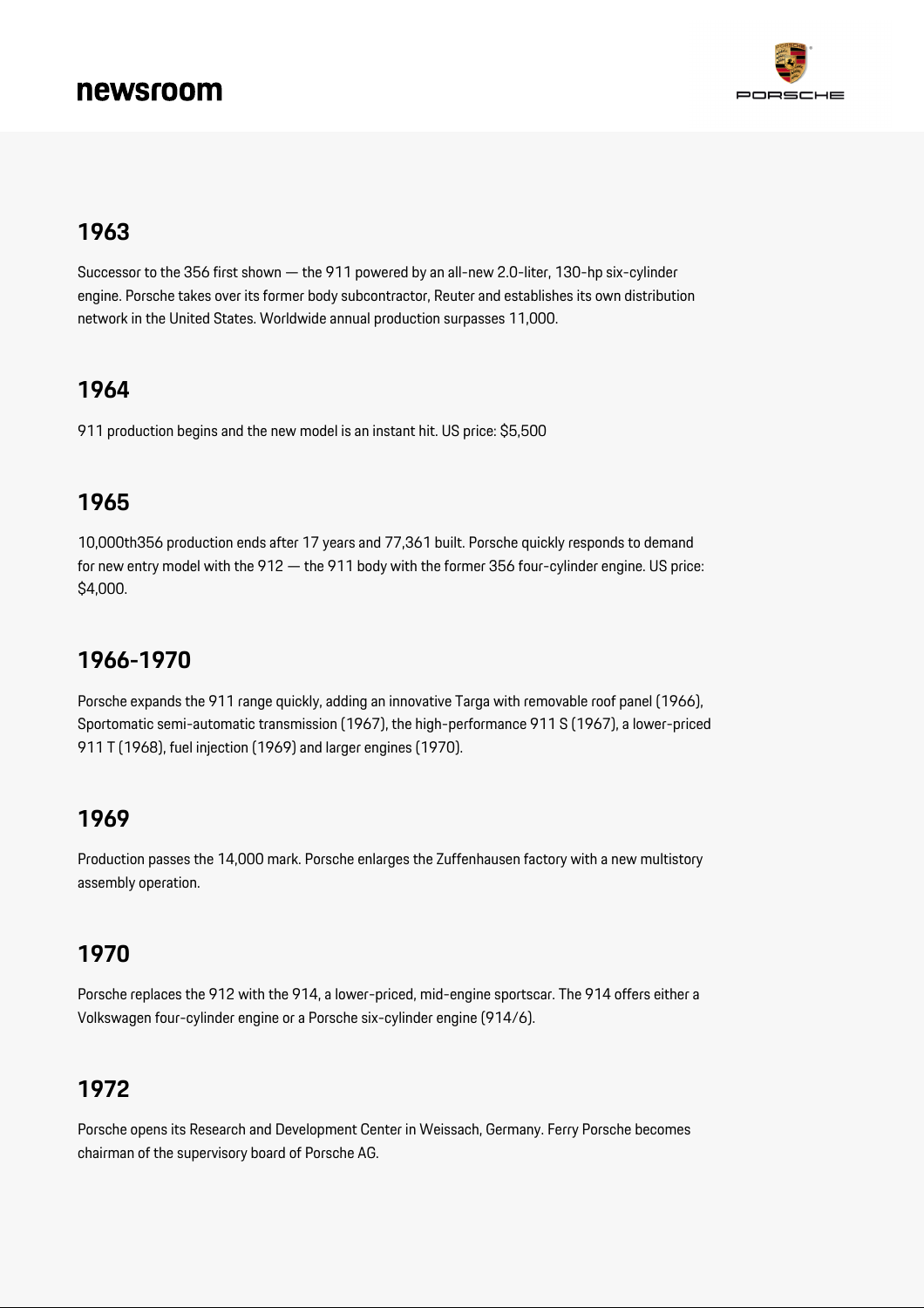

#### **1975**

Porsche introduces 911 Turbo supercar in North America as a 1976 model. The 911 Turbo combines exotic car performance with luxury and everyday usability.

#### **1976**

Porsche replaces the 914 with the 924, a front-engine sports coupe. The car is powered by an Audi engine and built by Audi and features a rear transaxle for optimal weight distribution. Porsche becomes the first carmaker in the world to heat-galvanize steel car bodies, and Porsche cars come with a sixyear guarantee against rust.

### **1977**

Total Porsche production to date passes 300,000.

## **1978**

Porsche introduces the 928. It is radically different from the 911 and features a front-mounted, liquidcooled 240-horsepower V-8 engine. The 911 becomes the 911 SC, featuring a 3.0-liter engine and a host of enhancements.

#### **1981**

924 model joined by 924 Turbo. The 924 is Porsche's most popular model and also a successful racecar.

#### **1982**

Porsche Cars North America established with its headquarters in Reno, Nevada. New 944 model based on 924 but with modified body and a Porsche-built four-cylinder engine.

#### **1983**

First 911 Cabriolet introduced. In the US, the Cabriolet outsells the Targa and quickly accounts for about one-third of 911 sales.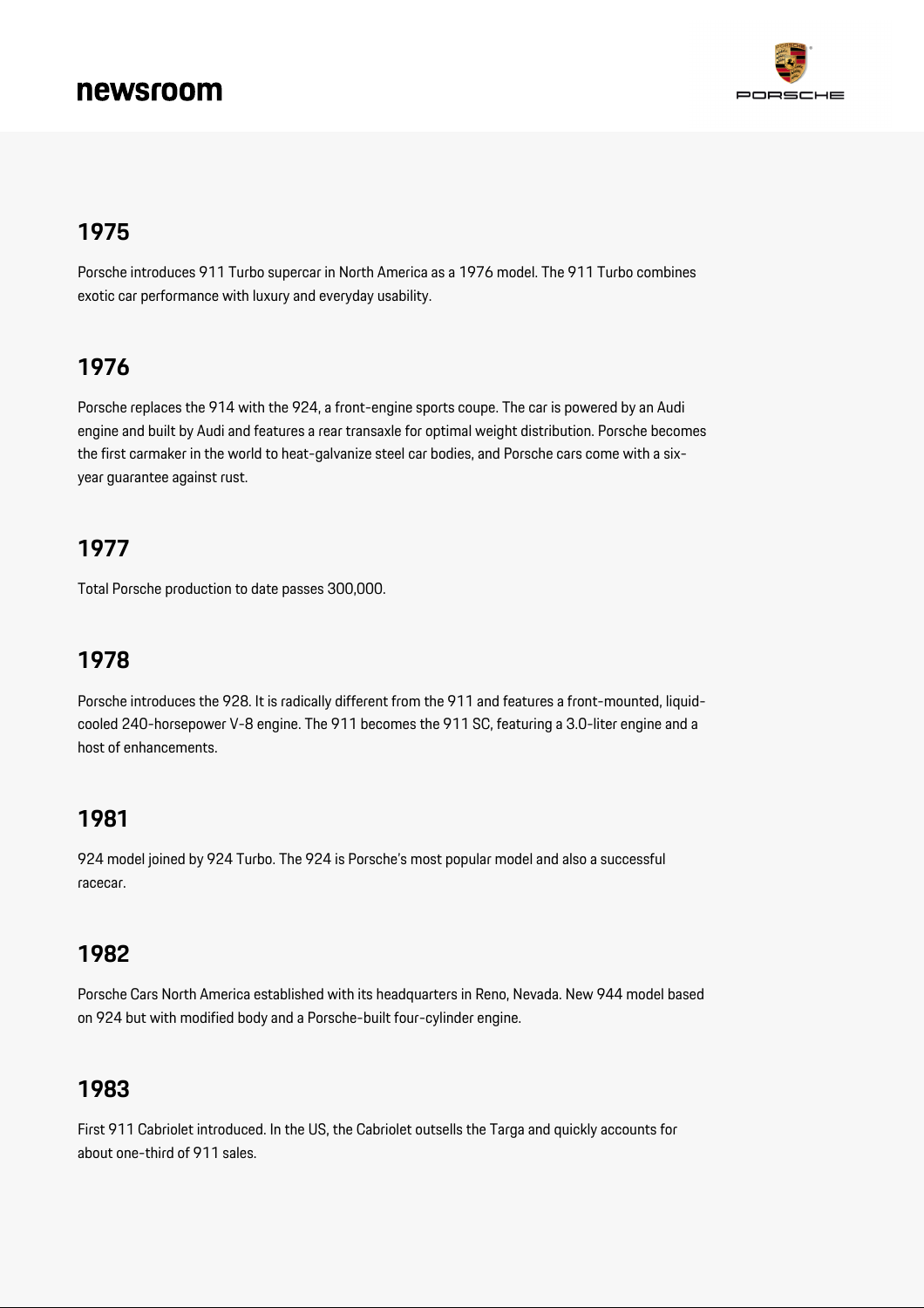

#### **1984**

Porsche AG goes public, with the Porsche and Piech families holding 875,000 shares of stock and 875,000 preferred shares listed for investors. 911 now known as the Carrera, featuring greater performance from a 3.2-liter engine.

#### **1986**

Porsche 944 is first car sold in US with both driver's side and passenger airbags as standard equipment.

#### **1987**

250,000th 911 built.

#### **1989**

Body production ends at the former Reuter plant. Production shifts to a new factory across the street. Porsche contract-builds the 500E high-performance sedan for Mercedes-Benz. The company will build more than 11,000 of these cars through 1995.

#### **1990**

Porsche introduces the all-wheel drive 911 Carrera 4 and the rear-wheel drive 911 Carrera 2. The cars share just 15 percent of their parts with the previous 911. New Tiptronic automatic transmission available for the Carrera 2 provides choice between fully automatic shifting and clutchless manual shifting.

#### **1993**

Dr. Wendelin Wiedekin, head of production and materials management, becomes chairman of Porsche AG. Refocused on 911 development, Porsche introduces the final version of the air-cooled classic. The same year, Porsche unveils a concept for a mid-engine sportscar called "Boxster." Overwhelming positive response persuades Porsche to develop the car, which will appear in 1997.

### **1995**

Porsche discontinues its front-engine models, the 968 (the final evolution of the 944), and the 928.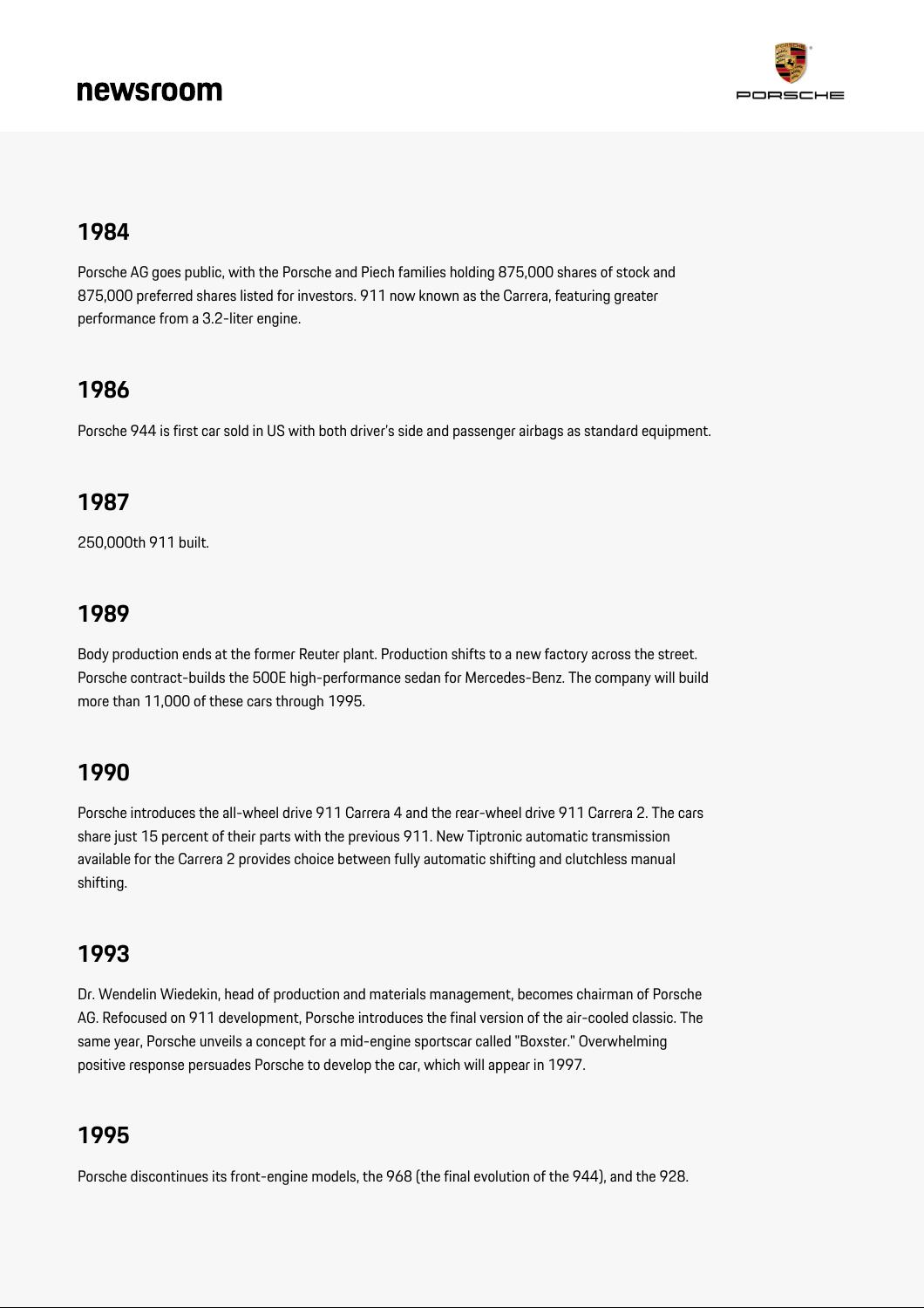

#### **1996**

One-millionth Porsche built in July. The 911 Turbo features the all-wheel drive system from the 911 Carrera 4, dual turbochargers and intercoolers and 400 horsepower.

#### **1997**

Boxster introduced with mid-mounted 201-horsepower, 2.5-liter engine. Porsche quickly responds to worldwide demand by establishing a second Boxster assembly site in Finland.

#### **1998**

Ferry Porsche dies at age 88. Porsche introduces the first 100-percent all-new 911 model since the first one in 1964. The new car breaks with 911 tradition by using a liquid-cooled engine — though it's still a horizontally opposed six. The all-wheel drive Carrera 4 introduces the Porsche Stability Management system.

#### **1999**

Porsche confirms that it will build its new sport-utility vehicle in Leipzig, Germany. The vehicle, designed and developed by Porsche and shared with Volkswagen, is scheduled to debut in 2002.

#### **2000**

Boxster features larger 2.7-liter engine. Boxster S introduced with 3.2-liter, 250-horsepower engine. All-new 2001 911 Turbo introduced with an engine based on that of the GT1 racecar that won LeMans in 1998. Tiptronic S five-speed automatic transmission introduced as an option.

Porsche unveils the Carrera GT during the Paris Auto Show. Has a mid-engine, open-cockpit super car concept featuring a 5.5-liter, normally aspirated V-10 powerplant with speed in excess of 200 mph.

#### **2001**

The Porsche 911 GT2 debuts with top track speed of 195 mph. Carrera engines increased to 320 horsepower. Adopt the 911 Turbo headlight design and receive a newly shaped front end, widened rear end panel, and redesigned oval exhaust tailpipes.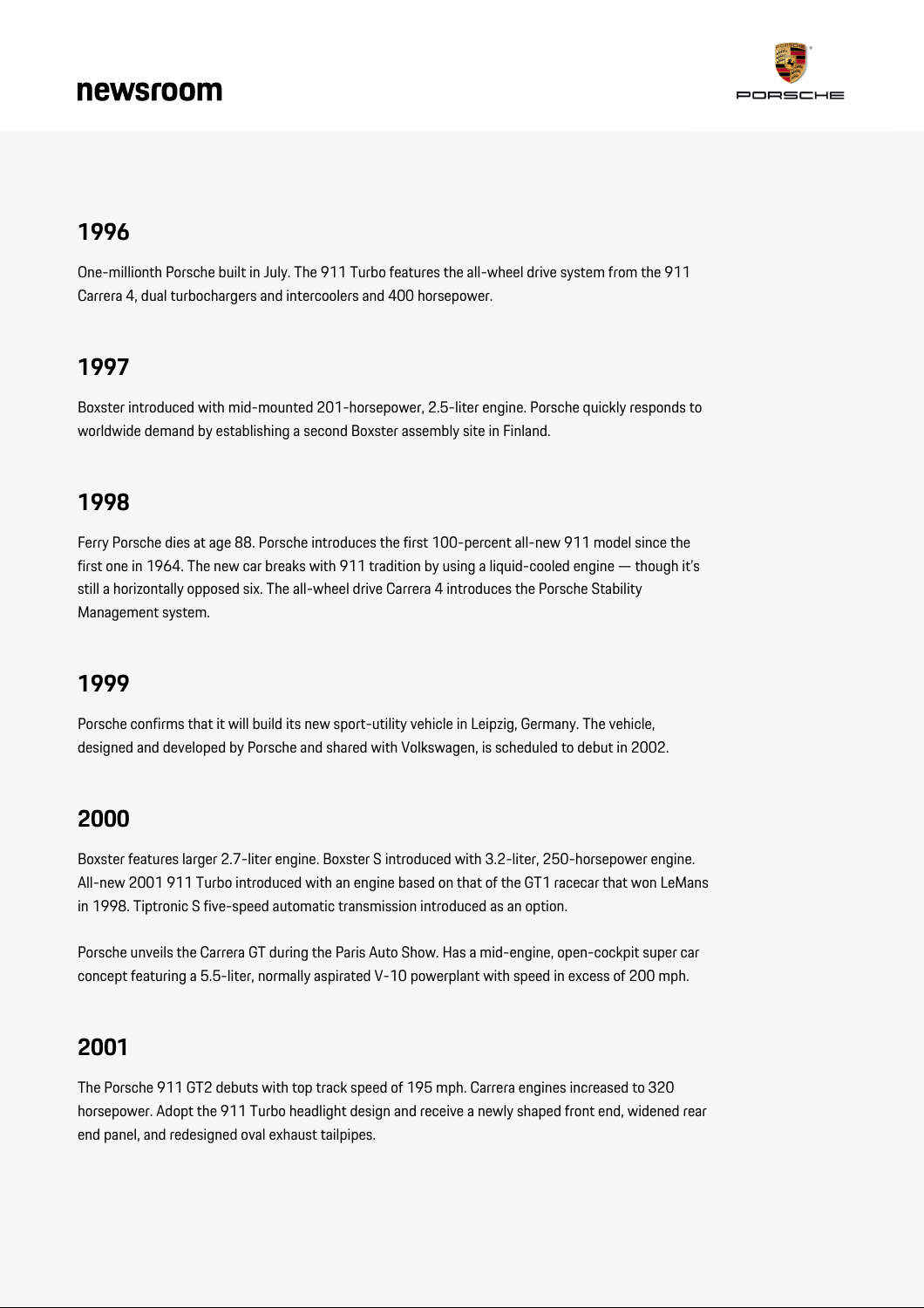

#### **2002**

Porsche announces plans to produce the Carrera GT with a six-liter V10 engine. An all new 911 Targa and 911 Carrera 4S are introduced based on Porsche's current 911 models.

#### **2003**

Porsche introduces Cayenne Sport Utility Vehicle as the Cayenne Turbo and Cayenne S. Boxster and Boxster S get power boosts from Porsche's patented VarioCam(r) engine technology.

#### **2004**

Carrera GTSupercar and Porsche 911 GT3 arrive in U.S. Full line-up includes 911 Coupe, Cabriolet and Targa models, Boxster and Boxster S roadsters and Cayenne S and Cayenne Turbo sport utility vehicles. Special 40th Anniversary 911 and new V-6 Cayenne introduced.

#### **2005**

The all-new 911 Carrera and Carrera S debut with a familiar silhouette, but with more power and options. 911 Turbo S, available as a coupe or cabriolet, comes standard with 444 horsepower and Porsche Ceramic Composite Brakes. New Cayenne standard features, including Homelink, an electronically latching rear tailgate and a six-speed manual gearbox on the Cayenne with a V6 engine.

#### **2006**

At the Geneva Motor Show, Porsche shows the first series-production car with spark-ignition engine to feature a turbocharger with variable blade geometry (VTG) - the 2007 Porsche 911 Turbo. At Geneva, Porsche also introduced the new Porsche 911 GT3. The new 911 GT3 was equipped with a 3.6 liter naturally aspirated engine develops 415 hp, also shown at this time. At about the same time the Porsche Cayenne Turbo S is launched.

In an historic race at the third American Le Mans Series (ALMS), the Porsche RS-Spyder racing cars entered by the American Penske team took the first and second overall spots, marking the first timebut not the last-that a sport prototype race car in the LMP2 class beat all competitors. That year Porsche dominated the LMP2 class with seven series wins.

In August of 2006, Porsche introduces an updated and more powerful version of its famous Boxster and Boxster S roadsters. At about the same time, Porsche brings the standard version of the Cayman to market at a price of \$49,400.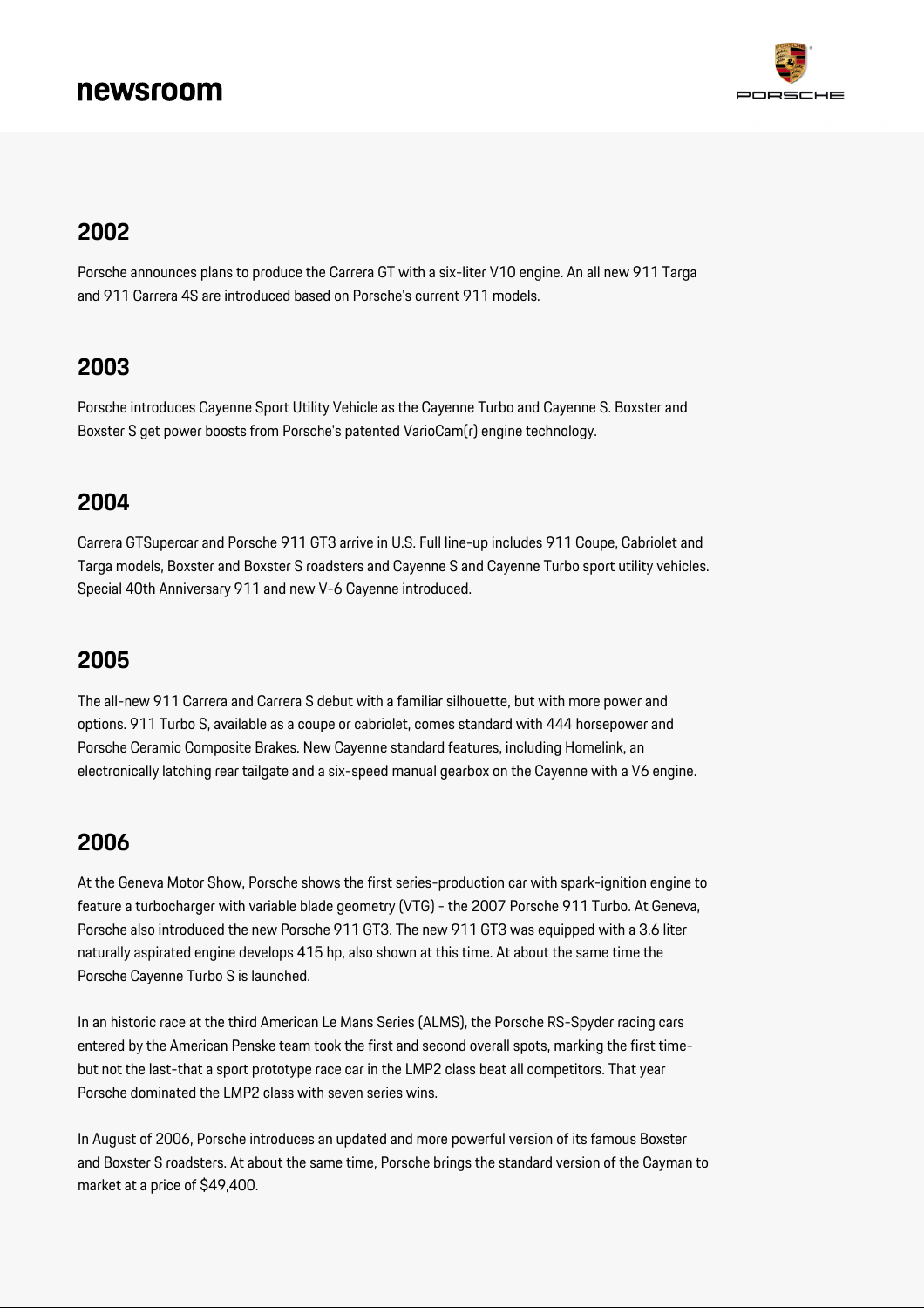

#### **2007**

The new 2008 Porsche Cayenne is unveiled to the public for the first time at the North American International Auto Show, the introduction marks the world debut of the more powerful and stylish generation of Porsche's sport utility vehicle. Porsche also plans the launch in Frankfurt, Germany, of its top-of-the-line 911 Turbo Cabriolet, which offers an exhilarating 480 horsepower (60 horsepower more than its predecessor), Variable Turbine Geometry (VTG), and all-wheel drive. The market launch is September 8, 2007.

#### **2008**

On February 4 in the 200,000th Porsche Cayenne rolled proudly off the assembly line in Leipzig, Germany. The model was a Cayenne GTS, which was unveiled that month at the Chicago Auto Show and launched that spring. That same month, Porsche Cars Canada, which had previously been a part of PCNA, becomes a separate subsidiary called Porsche Cars Canada.

In March, PCNA celebrates 10 years of being in Atlanta. On June 8th, Porsche celebrates its 60th anniversary of a sports car carrying the Porsche name plate.

On the racing front in the U.S. the big news is that Porsche, with Penske Racing, takes the ALMS LMP2 Championship and Porsche wins the GT class in ALMS as well.

In October, Porsche launches the new 911 Carrera and Carrera S and their Cabriolet siblings that offer new breakthrough technologies, including direct injection and the highly advanced PDK transmission.

On November 19th, Porsche unveils the new, second generation and more powerful Cayman and Boxster models at the Los Angeles Auto Show. Sadly, on December 18th, PCNA mourned the passing of longtime public relations manager, Bob Carlson.

#### **2009**

On January 5th, Porsche releases the first photos of its first four-door sports sedan, the Panamera; the company also announces that the car will be unveiled for the first time at the Shanghai Auto Show that spring.

On January 31, the new Porsche Museum opens its doors to the public in Stuttgart-Zuffenhausen. Representing one of the most spectacular buildings every built by the company, the Porsche Museum serves to present the fascinating thrill and diversity of the Porsche brand to visitors from all over the world.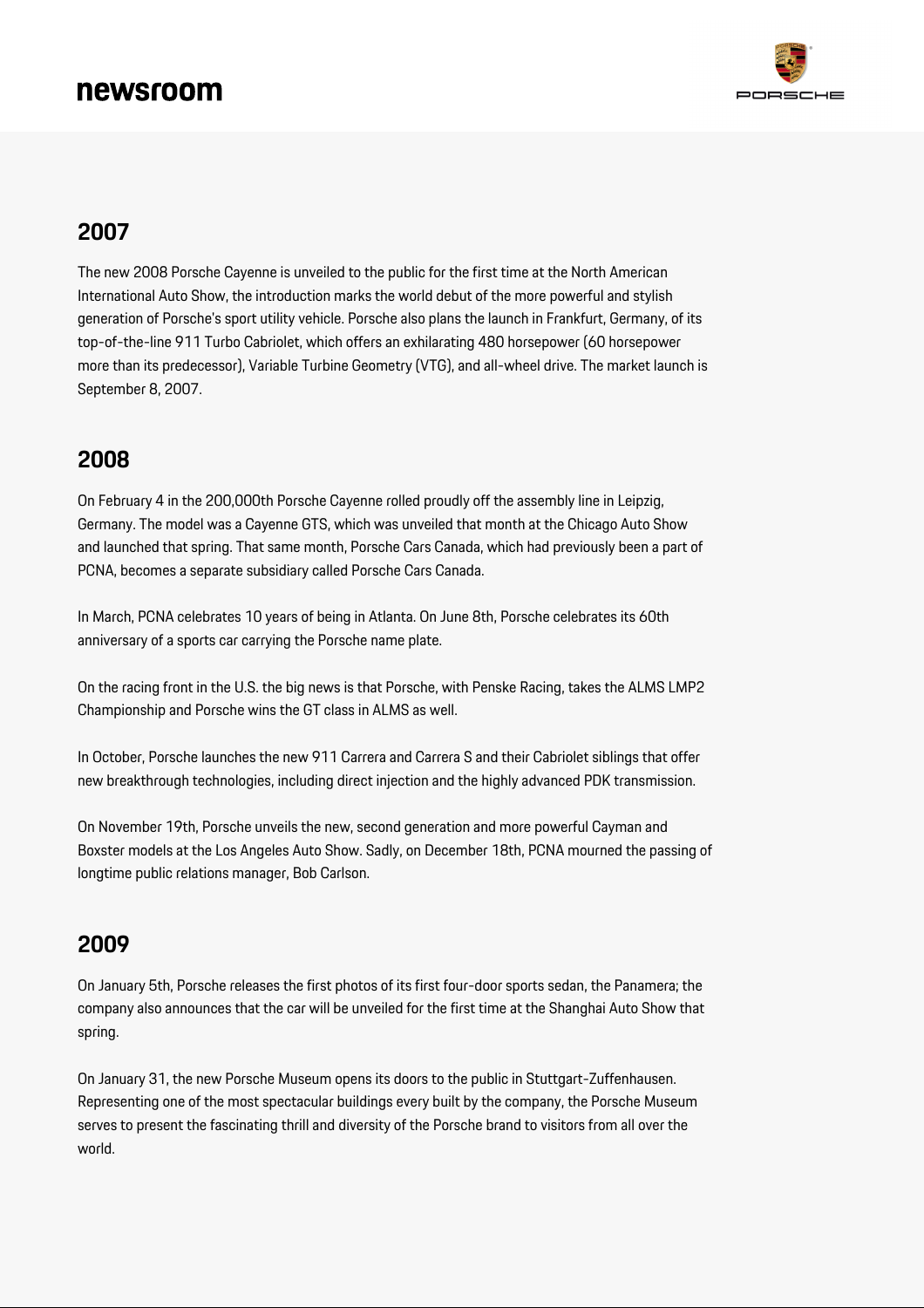

In February 20th, Porsche releases further details on it forthcoming Cayenne S Hybrid that will come with a sophisticated parallel hybrid system. The company also announces that the same system will come in the Panamera several year's after its launch.

On April 9th, Porsche unveils the new 911 GT3 for the first time in North America.

On April 20th in Shanghai, Porsche officially unveiled the Panamera-the German carmaker's first allnew, built-from-the-ground up vehicle in seven years. By June, final assembly of the Panamera is at full capacity at Porsche's Leipzig facility.

In September, Porsche debuts the GT3 RS, GT3Cup Car, and 911 Turbo and 911 Turbo Cabriolet and 911 Sport Classic (not available in the U.S.) at the Frankfurt Auto Show.

On October 17th, the Panamera is launched to the U.S. market. At the L.A. Auto Show, Porsche reveals the exciting new Boxster Spyder.

## **2010**

In February, Porsche begins selling the new Boxster Spyder. On March 1st, Porsche reveals the spectacular 918 Spyder concept at the Geneva Auto Show. In March Porsche begins selling the new 911 Turbo and the GT3. On June 5th, the V-6 powered 2011 Panamera and Panamera 4 went on sale in the U.S.. In June, Porsche begins selling its all-new Cayenne S and Cayenne Turbo.

On July 28, Porsche announces that it will build the 918 Spyder. One year after its international market launch, on September 10th, the Porsche Panamera reaches a production milestone of 22,518. Matthias Müller becomes the new Chief Executive Officer (CEO) of Porsche AG, officially, on September 29th. In October, Porsche Cars North America begins selling the V6-powered 2011 Cayenne.

As part of its 60th anniversary celebration of selling cars in the U.S., Porsche Cars North America conducts a My Porsche Classic Search and locates what it believes is one of the oldest Porsche's sold in the U.S. – a lovingly restored 1952 Strawberry Red 356 Cabriolet. The My Porsche Classic Search also yielded the discovery of another distinguished and even rarer Porsche – a blue 1950 356 Cabriolet. This car is one of the very first series production 356s built in Stuttgart.

On November 1st, Porsche Cars North America begins selling its first hybrid production vehicle ever – the 2011 Cayenne S Hybrid.

## **2011**

Porsche announces the Panamera S Hybrid and the Panamera GTS models. Porsche hosts Rennsport Reunion IV at Laguna Seca in California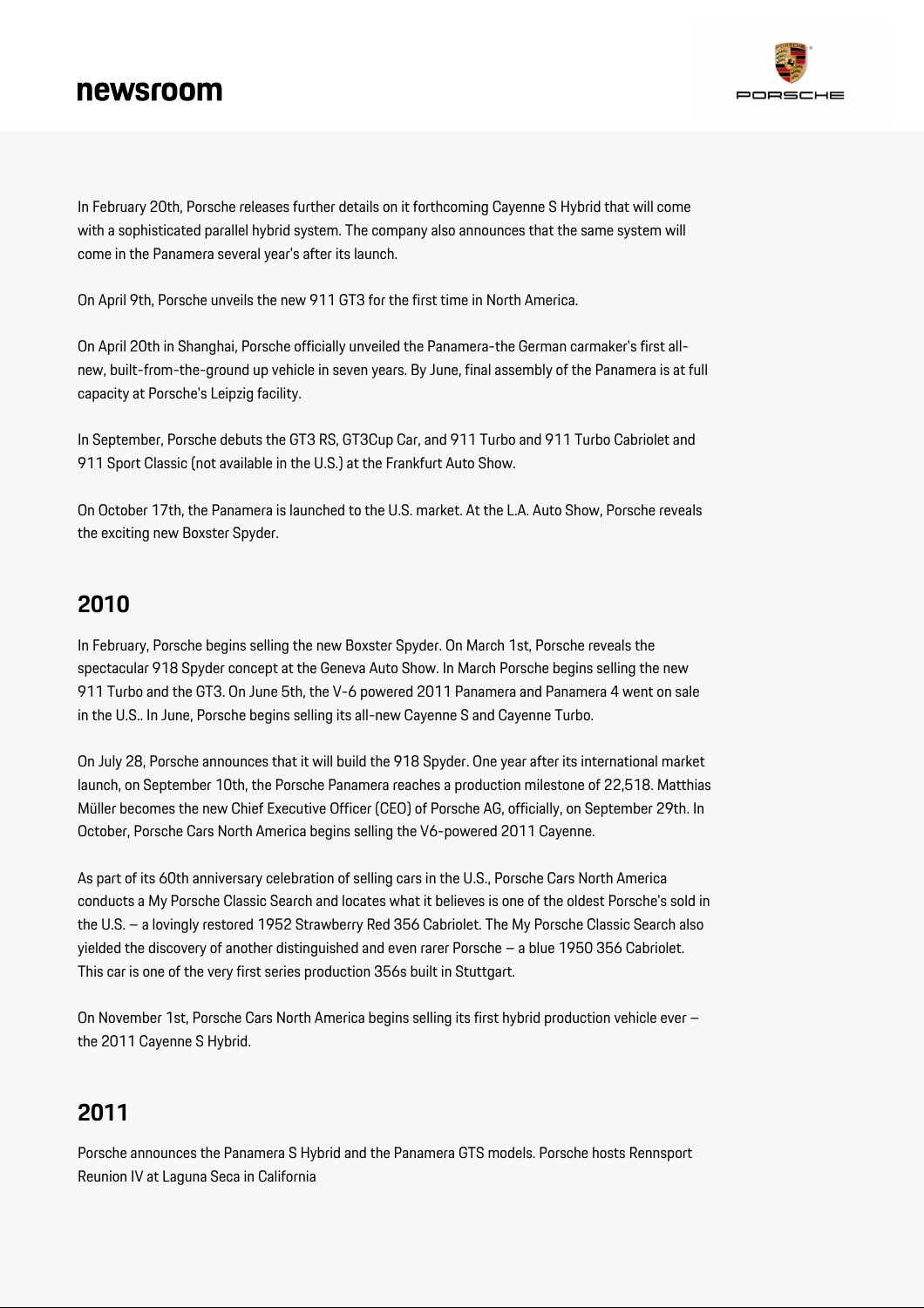

#### **2012**

The new generation of the Boxster is announced. The second-generation Porsche Cayenne GTS and Turbo S are announced.

### **2013**

Porsche celebrated 50 years of the Porsche 911 with a special anniversary model. The new generation of the Cayman is announced. The Porsche Macan S and Macan Turbo have their world premiere at the Los Angeles Auto Show.

#### **2014**

The Porsche 911 Targa debuts at the North American International Auto Show. For the first time, the Porsche Boxster and Porsche Cayman are offered as GTS models, which premiered at Auto China in Beijing.

The new generation of the Cayenne will be launched in four versions in the United States: Cayenne Diesel, Cayenne S, Cayenne Turbo, and the world premiere of the Cayenne S E-Hybrid, which is the first plug-in hybrid in the premium SUV segment. This model, together with the Panamera S E-Hybrid and the 918 Spyder, makes Porsche the world's only car manufacturer to offer three plug-in hybrid models.

Porsche celebrated three world premieres at the Los Angeles Auto Show 2014. The 911 Carrera GTS, the Cayenne GTS, and the Panamera Turbo S Executive Exclusive Series, a special edition limited to 100 units worldwide.

Porsche Cars North America has a record sales year with 47,007 units.

#### **2015**

The new 911 Targa 4 GTS and Cayenne Turbo S are revealed at the North American International Auto Show.

Porsche opens the \$100 million Porsche Experience Center and headquarters in Atlanta, Georgia.

The new generation Boxster Spyder is revealed at the New York Auto Show.

The Cayman GT4 and 911 GT3 RS models are announced.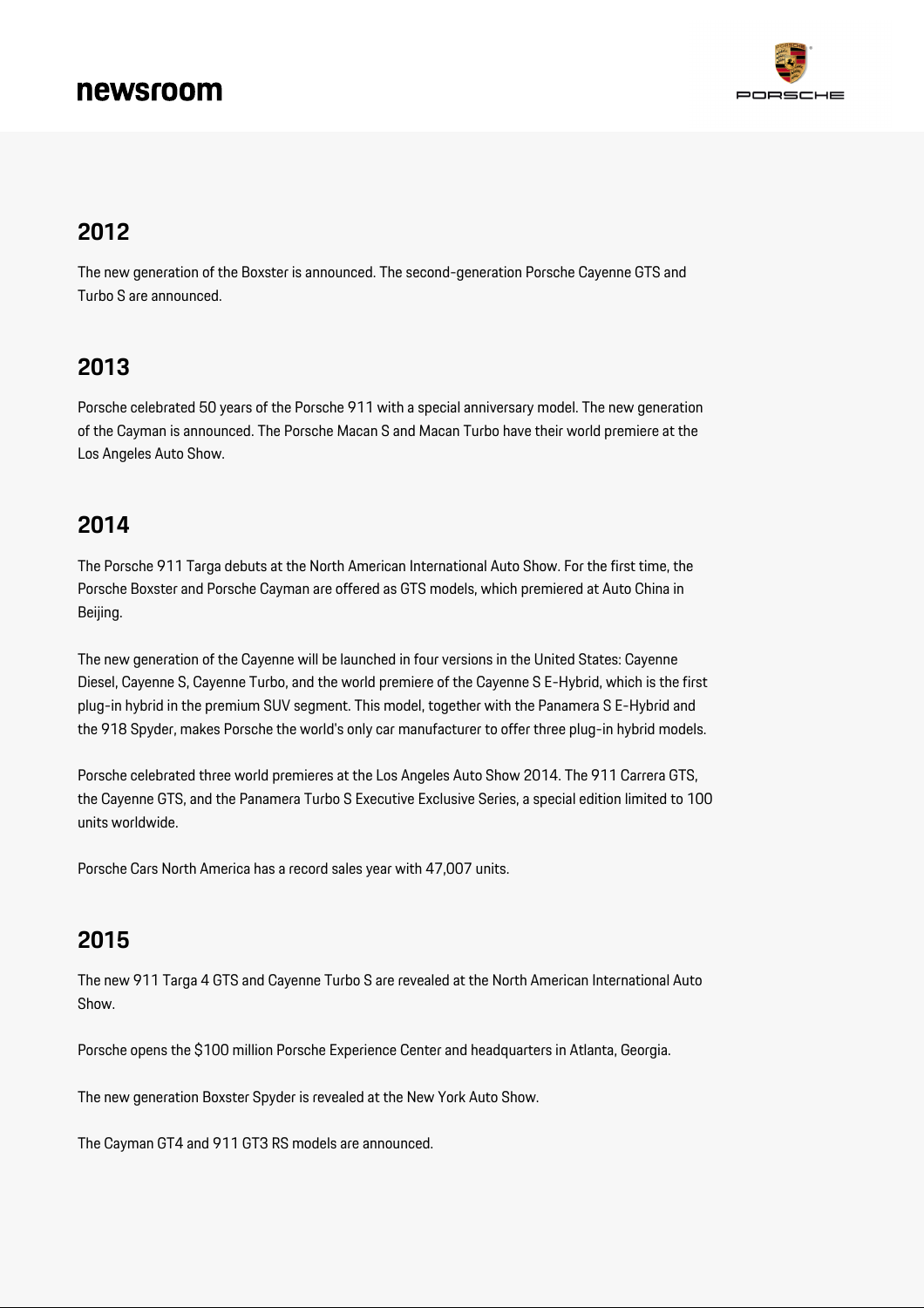

The Porsche 918 Spyder production is completed.

Porsche takes the overall victory at Le Mans and holds Rennsport Reunion V at Laguna Seca in California.

#### **2016**

Porsche announces the 718 boxster and 718 Boxster S models.

The 911 R and 718 Boxster models debut at Geneva Motor Show.

Porsche announces the 718 Cayman and 718 Cayman S models.

Porsche founds the Digitization Competence Center.

Porsche launches a Digital lab in Berlin, Germany.

The 911 GT3 Cup Race Car and the Panamera 4 E-Hybrid debut in Paris.

Porsche opens a Motorsport headquarters and a second Experience Center in Carson, California.

The 911 RSR makes its debut at Los Angeles Auto Show.

#### **2017**

The One Millionth 911 rolls off the production line.

Porsche announces the Panamera Sport Turismo models.

Porsche debuts the third generation Cayenne in Zuffenhausen

#### **2018**

Porsche announces the official name of the first purely electric Porsche, the Taycan.

Porsche holds Rennsport Reunion VI at Laguna Seca in California.

Porsche debuts the eighth-generation Porsche 911 in Los Angeles, California